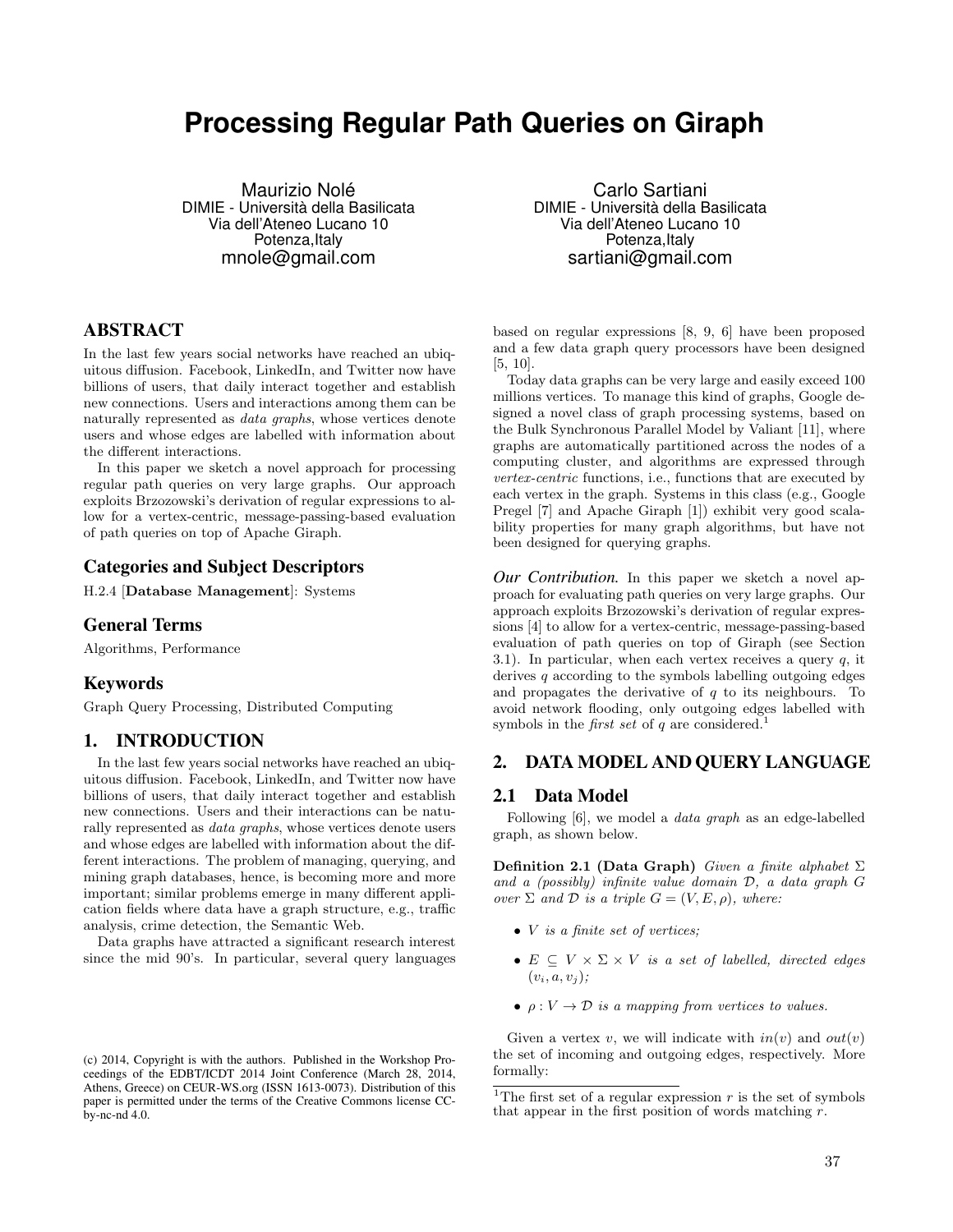

Figure 1: A graph.

- $in(v) = \{(v', a, v) \in E \mid v' \in V \land a \in \Sigma\};\$
- $out(v) = \{(v, a, v') \in E \mid v' \in V \land a \in \Sigma\}.$

We will also indicate with  $id(v)$  the unique identifier of *v*. We assume that sequences of outgoing (incoming) edges of a vertex are unordered, as it is often the case in graph databases.

# 2.2 Query Language

Many query languages for graph data have been presented in the past [8, 9, 6]. We focus our attention here on GXPath, a language recently proposed by Libkin et al. in [6]. GXPath is based on the idea of using regular expressions to specify patterns that must be matched by paths in the input graph. Given a query *q*, the result of its evaluation over a graph *G* is always a set of vertex pairs  $(v, v')$  such that *v* and  $v'$  are connected by a path  $p$  in  $G$  matching the query  $q$ . GXPath extends other path languages like RPQs or NREs with the introduction of the *complement* operator, data tests on the values stored into vertices, as well as counters, which generalize the Kleene star, and it can be considered as an adaptation of XPath [2] to data graphs.

Among the various fragments of GXPath, we focus here on a navigational, path-positive fragment with counting, but without complement, intersection, and nested conditions, as described by the following grammar.

$$
\alpha \quad ::= \quad \epsilon \mid \_ \mid a \mid \alpha + \alpha \mid \alpha \cdot \alpha \mid \alpha^{m,n}
$$

Given a graph  $G = (V, E, \rho)$ , the semantics of our fragment of GXPath can be defined as follows.

$$
\begin{array}{rcl}\n[\![\epsilon]\!]_G & = & \{ (u,u) \mid u \in V \} \\
[\![\_]\!]_G & = & \{ (u,v) \mid \exists a \in \Sigma. (u,a,v) \in E \} \\
[\![a]\!]_G & = & \{ (u,v) \mid (u,a,v) \in E \} \\
[\![\alpha_1 + \alpha_2]\!]_G & = & [\![\alpha_1]\!]_G \cup [\![\alpha_2]\!]_G \\
[\![\alpha_1 \cdot \alpha_2]\!]_G & = & [\![\alpha_1]\!]_G \circ [\![\alpha_2]\!]_G \\
[\![a^{m,n}]\!]_G & = & \cup_{i=m}^n [\![\alpha]\!]_G^i\n\end{array}
$$

where  $\circ$  is the symbol for the concatenation of binary relations and *R<sup>i</sup>* denotes the concatenation of *R* with itself *i* times. Here,  $\epsilon$  denotes the empty word,  $\epsilon$  matches any symbol,  $\alpha_1 \cdot \alpha_2$  and  $\alpha_1 + \alpha_2$  are the standard concatenation and union operators, and  $\alpha^{m,n}$  denotes the repetition of  $\alpha$  from *m* to *n* times  $(m \in \mathbb{N}, n \in \mathbb{N} \cup \{*\}, m \leq n)$ .

### Example 2.2 Consider the graph depicted in Figure 1.

Consider now the following query:  $a^{2,3}$   $\cdot (b+d)$ . This query returns all vertex pairs  $(u, v)$  connected by the following paths: *aab*, *aaab*, *aad*, *aaad*. The result of this query is *{*(*v*1*, v*6)*,*(*v*1*, v*5)*,*(*v*2*, v*5)*,*(*v*5*, v*6)*}*.

# 3. PROCESSING PATH QUERIES

# 3.1 Brzozowski's derivatives

Brzozowski's derivatives [3] represent an alternative way to check if a word *w* belongs to the language generated by a given regular expression *r*. The idea is to iterate over *w* and to rewrite *r* according to the last read symbol, hence computing a *derivative*; if the derivative generated after the last symbol of  $w$  has been read is  $\epsilon$ , then the check is successful.

Brzozowski's derivatives can be extended to regular path expressions on data graphs in the following way.

Definition 3.1 (Derivative)  $\alpha'$  *is a derivative of*  $\alpha$  *in a graph*  $G = (V, E)$  *according to*  $a \in \sigma$  *iff*  $\bigcup_{(u, a, v) \in E} \{(u, v)\}$  $\llbracket \alpha' \rrbracket_G = \llbracket \alpha \rrbracket_G.$ 

**Definition 3.2 (Empty expression)**  $\emptyset$  *denotes the* empty *regular expression, that is,*  $[\![\emptyset]\!]_G =_{def} \emptyset$ 

Proposition 3.3 (Empty expression properties)  $\emptyset$  sat*isfies the following properties:*

$$
\begin{array}{rcl}\n\alpha + \emptyset & = & \emptyset + \alpha & = & \alpha \\
\alpha \cdot \emptyset & = & \emptyset \cdot \alpha & = & \emptyset\n\end{array}
$$

Notation 3.4  $(m^-, * - 1)$  *In the following definitions, we*  $use\ m^- to denote\ max(m-1,0), and assume\ that *-1 = *$ .

**Definition 3.5**  $N(\alpha)$  *is a predicate on regular expressions, defined as follows:*

$$
N(\emptyset) = false \t\t N(\epsilon) = true\nN(\alpha) = false \t\t N(\epsilon) = true\nN(\alpha_1 + \alpha_2) = N(\alpha_1) \vee N(\alpha_2)\nN(\alpha_1 \cdot \alpha_2) = N(\alpha_1) \wedge N(\alpha_2)\nN(\alpha^{m,n}) = N(\alpha)
$$

Definition 3.6  $first(\alpha)$  *is a function on regular expressions, defined as follows:*

$$
first(\emptyset) = \emptyset
$$
  
\n
$$
first(\epsilon) = \emptyset
$$
  
\n
$$
first(\alpha) = \{a\}
$$
  
\n
$$
first(\alpha_1 + \alpha_2) = first(\alpha_1) \cup first(\alpha_2)
$$
  
\n
$$
first(\alpha_1 \cdot \alpha_2) = \begin{cases} first(\alpha_1) \cup first(\alpha_2) & \text{if } N(\alpha_1) \\ first(\alpha_1) & \text{otherwise} \end{cases}
$$
  
\n
$$
first(\alpha^{m,n}) = first(\alpha)
$$

**Definition 3.7 (Derivation)**  $d_a(\alpha)$ *, where*  $\alpha$  *is a regular path query and*  $a \in \Sigma$ *, is defined in Figure 2.* 

It is easy to see that  $d_a(\alpha)$  is a derivative of  $\alpha$  according to *a* in *G*.

### 3.2 Evaluation Algorithm

Brzozowski's derivatives can be used to implement path query processing on top of Giraph (or similar systems). In Giraph a computation consists of several *supersteps*, representing global synchronization points. Each superstep comprises a *master* computation, performed by a special node ("the master") at the beginning of the superstep, and by a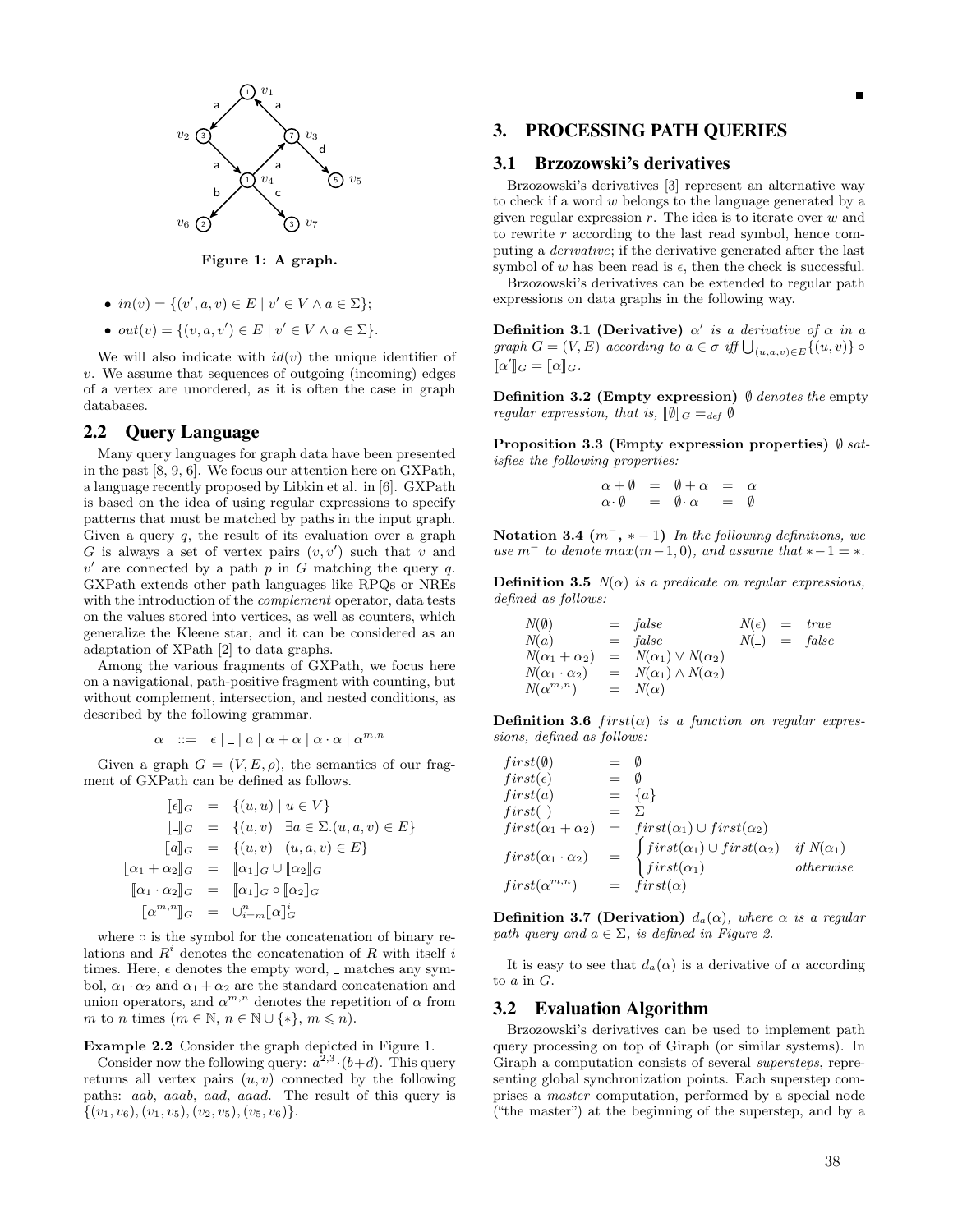$$
d_a(e) = d_{ef} \emptyset
$$
  
\n
$$
d_a(0) = d_{ef} \emptyset
$$
  
\n
$$
d_a(b) = d_{ef} \begin{cases} \n\epsilon & \text{if } a = b \text{ or } b = - \\ \n\varnothing & \text{otherwise} \n\end{cases}
$$
  
\n
$$
d_a(\alpha_1 + \alpha_2) = d_{ef} \begin{cases} \n\epsilon & \text{if } a = b \text{ or } b = - \\ \n\varnothing & \text{otherwise} \n\end{cases}
$$
  
\n
$$
d_a(\alpha_1 \cdot \alpha_2) = d_{ef} \begin{cases} \n\epsilon & \text{if } \alpha(a_1) \cdot \alpha_2 + d_a(\alpha_2) & \text{if } N(\alpha_1) \\ \n\epsilon & \text{otherwise} \n\end{cases}
$$
  
\n
$$
d_a(\alpha^m \cdot n) = d_{ef} \begin{cases} \n\varnothing & \text{if } n = 0 \\ \n\epsilon & \text{if } n = 0 \\ \n\epsilon & \text{if } (\text{not } N(\alpha) \text{ and } n > 0) \text{ or } (m = 0 \text{ and } n = *) \\ \n\epsilon & \text{otherwise} \n\end{cases}
$$

#### Figure 2: Derivation function.

*vertex-centric* computation, where each graph vertex processes incoming messages from other vertices, sends messages to other vertices, and executes a given algorithm. Vertices communicate together through messages, that are delivered at the beginning of the next superstep; the communication between the master and vertices is performed through special data structures called *aggregators*, and is bidirectional. The computation halts when each vertex decides to halt and no more message is flowing in the network.

In our system each input query  $q$  is sent to each vertex by the master at the beginning of the first superstep; the master also sends the command derive. If *q* contains a subexpression of the form  $\alpha^{m,*}$ , the master transforms it into  $\alpha^{[m,|V|}$ 

At superstep 0, each vertex *v* checks for a message by the master; if the message is a pair  $(q, \text{ derive})$ , then the vertex is instructed to start the derivation process. If  $q = \epsilon$ or  $N(q)$ , then *v* sends the pair  $(id(v), id(v))$  to the master through the aggregator result; the master will push the content of result on persistent store at the beginning of the next superstep. If  $q \neq \emptyset$  and  $q \neq \epsilon$ , *v* starts the derivation process by looking at the symbols labelling outgoing edges. The derivation of *q* according to a symbol *a* is performed only if  $a \in first(q)$ , i.e., *a* may appear in the first position of a word generated by *q*. If  $d_a(q) \neq \emptyset$ , then *v* sends to the target vertex a message  $(id(v), d_a(q))$ .

At each superstep  $s > 0$ , the master checks if the new results have been aggregated in result by graph vertices in the previous superstep; in that case, the master moves the result pairs to the persistent store and cleans the aggregator.

At each superstep  $s > 0$ , each vertex *v* checks if there are incoming messages from other vertices. If *v* receives a message  $m = (id(v_0), q')$ , then it starts analyzing  $q'$  to understand if it must be derived; in particular, if  $q' = \epsilon$ or  $N(q')$ *,*  $v$  adds the pair  $(id(v_0), id(v))$  to result and, if  $q' = \epsilon$ , it starts processing the next message. If  $q' \neq \epsilon$ , *v* starts deriving  $q'$  according to the symbols labelling outgoing edges, provided that they are in  $first(q')$ . If the derivative is equal to  $\emptyset$ , no message is sent; otherwise, given an edge  $(v, a, v'), v$  sends to *v'* the message  $(id(v_0), d_a(q')).$ 

The pseudocode of the algorithms for master and vertex computation is shown in Figures 3 and 4.

#### 3.3 Implementation Issues

We implemented the algorithms described in the previous section in a very preliminary research prototype called **MASTERCOMPUTE** 

/ - - Input: a query *q* / - - Input: aggregators result and command 1 if  $(superstep == 0)$ 2 if  $(q == C[\alpha^{m,*}]) q = C[\alpha^{m,[V]}]$ 3 *command*.aggregate((*q,* derive)) 4 else List *resultList* = *result*.getAggrValue() 5 **if**  $(resultList \neq {\})$ <br>6 **add** *resultList* 6 add *resultList* to persistent storage 7 *result*.clean()

#### Figure 3: Master computation.

Vertigo. While implementing Vertigo, we faced several challenges. First of all, Brzozowski's derivation does not behave well on non-deterministic regular expressions, as it may generate exponentially larger derivatives; $\frac{2}{3}$  this is even more evident when the regular expression contains a counting operator. To speed up the derivation process, our derivation algorithm works modulo associativity and commutativity of union. In detail, we memoize the derivation process through a small LRU cache on each Giraph worker, and systematically simplify derivatives through the following rules:  $\alpha + \alpha \to \alpha, \, \alpha + \emptyset \to \alpha, \, \alpha \cdot \epsilon \to \alpha, \, \alpha \cdot \emptyset \to \emptyset.$ 

Second, when working on very large graphs and queries with low selectivity, query results can be quite large. Hence, their transmission to the master through aggregators can be quite expensive. To decrease this overhead, result transmission is performed at the end of each superstep by each worker through a post-superstep computation. Workers perform a preliminary duplicate elimination, while the master just appends result pairs on a file on HDFS; final duplicate elimination is performed when computation halts.

Finally, the most efficient way to evaluate queries of the form  $\alpha^{m,*}$  is to evaluate  $\alpha$  and, then, to compute the reflexive and transitive closure of  $\llbracket \alpha \rrbracket_G$ . This can be performed in a BSP fashion, but it would be too expensive as it requests to stop the current graph traversal. Therefore, we prefer to drop this technique in favour of a more naive one, where  $*$ 

<sup>&</sup>lt;sup>2</sup>Intuitively, a regular expression  $r$  is non-deterministic (or 1-ambiguous) if there exists at least a word *<sup>w</sup>* that can match *<sup>r</sup>* in multiple ways.